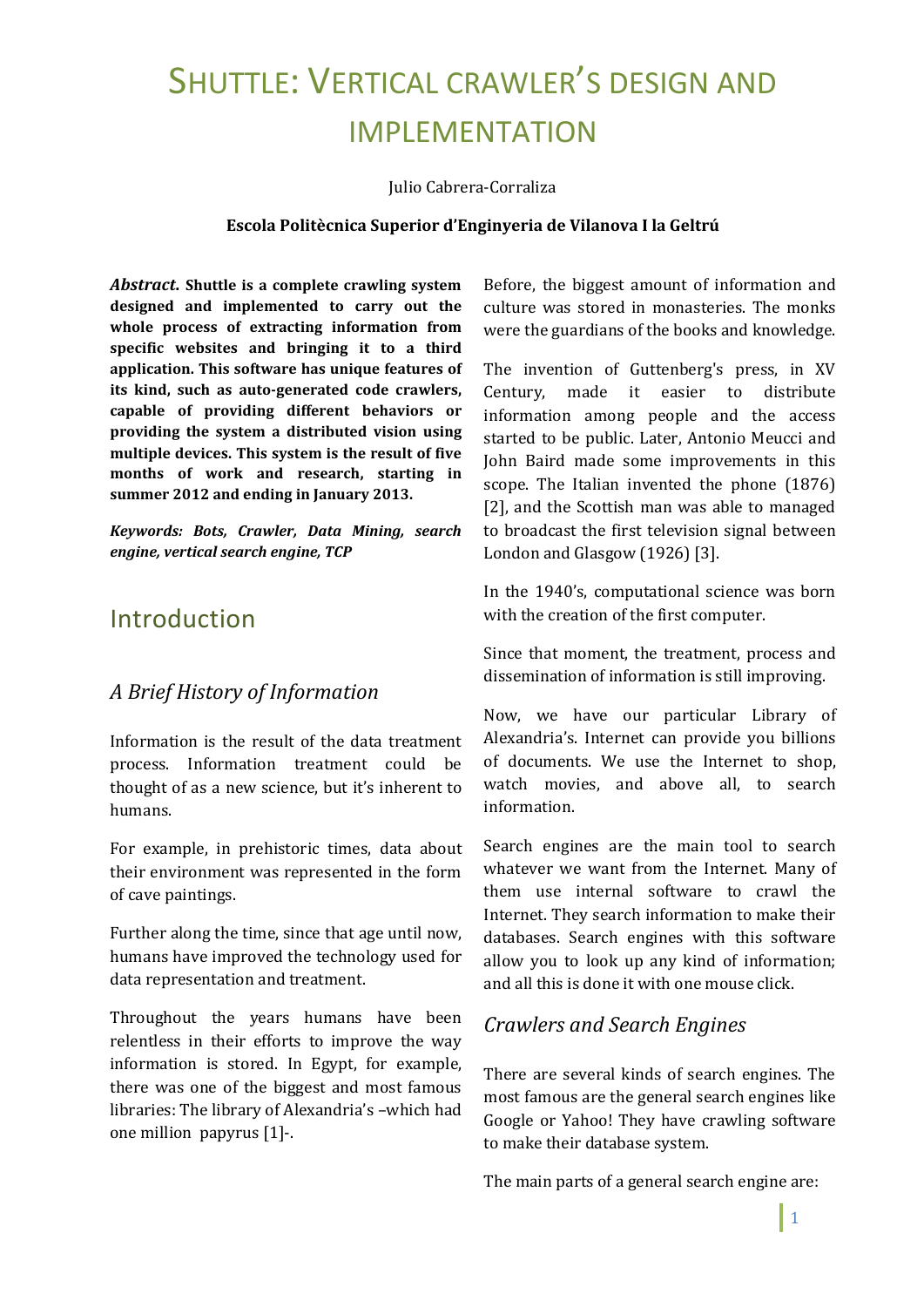**Crawler:** Also called web spider. It crawls the Internet searching information to save it in a database. Normally, it saves the URL and some key words that define the web pages. GoogleBot, BingBot y Yahoo Slurp! are the most famous crawlers all around the world.

 **Indexer:** With this tool, the information is uploaded to his database or persistence system.

 **Query Processor:** It is the part of a search engine closest to the end user. It attends user's petitions to look up information in a database of a search engine.



FIGURE 1. GOOGLE AND HIS CRAWLER

As aforementioned, there are other types of search engines. There are Directories, Verticals, and metasearch engines.

Directories do not have crawling software. In the harvest of information crawlers are not involved. The information is gathered by direct human intervention.

Metasearch engines do not collect the information by themselves. They show the results directly from other search engines.

The last kind of search engine is Vertical or Thematic search engine. There are two subclasses classified by the type of technology to crawl and collect the information:

 **Focalized Vertical Search Engine:** This type of vertical crawler is similar to a general search engine. They use the same technology, but they do not crawl all the World Wide Web, they assign a little group of specific web sites to

crawl. These sites are directly selected by the administrator of the search engines. These pages are called seeds, because they are the first pages to crawl. One example is Dale ya! (downloads) or IMDB (movies).

 **Comparator Vertical Search Engine:** They are usually the central concept of a business, dedicated to compare products of the same thematic. This type of search engine can show more specific information than a general engine. They offer travels, hotels, insurances etc... Some examples are Trivago (Hotels), Last Minute (Travels) or Rastreator (Insurances).

### *Shuttle: Our Vertical Crawler*

Shuttle is a complete system designed and implemented to solve the whole process of extracting information from specific sites and bringing them to a third application, such as a thematic search engine, or directly to users.

#### **Why?**

There are some problems to build a comparator crawler with the objective of be configured with a change of thematic extraction. The differences of the information format contained in different sites makes difficult to a vertical crawler been adapt to different topics.

The difference between each extraction of different thematic is big. It's not the same recollect dates for travels than compare price insurances.

#### **How does Shuttle resolve it?**

Shuttle provides to a search engine with a crawling system. It's composed by three applications that, further, resolve observed difficulties from the problem posed: we can wake changes in the theme of the crawler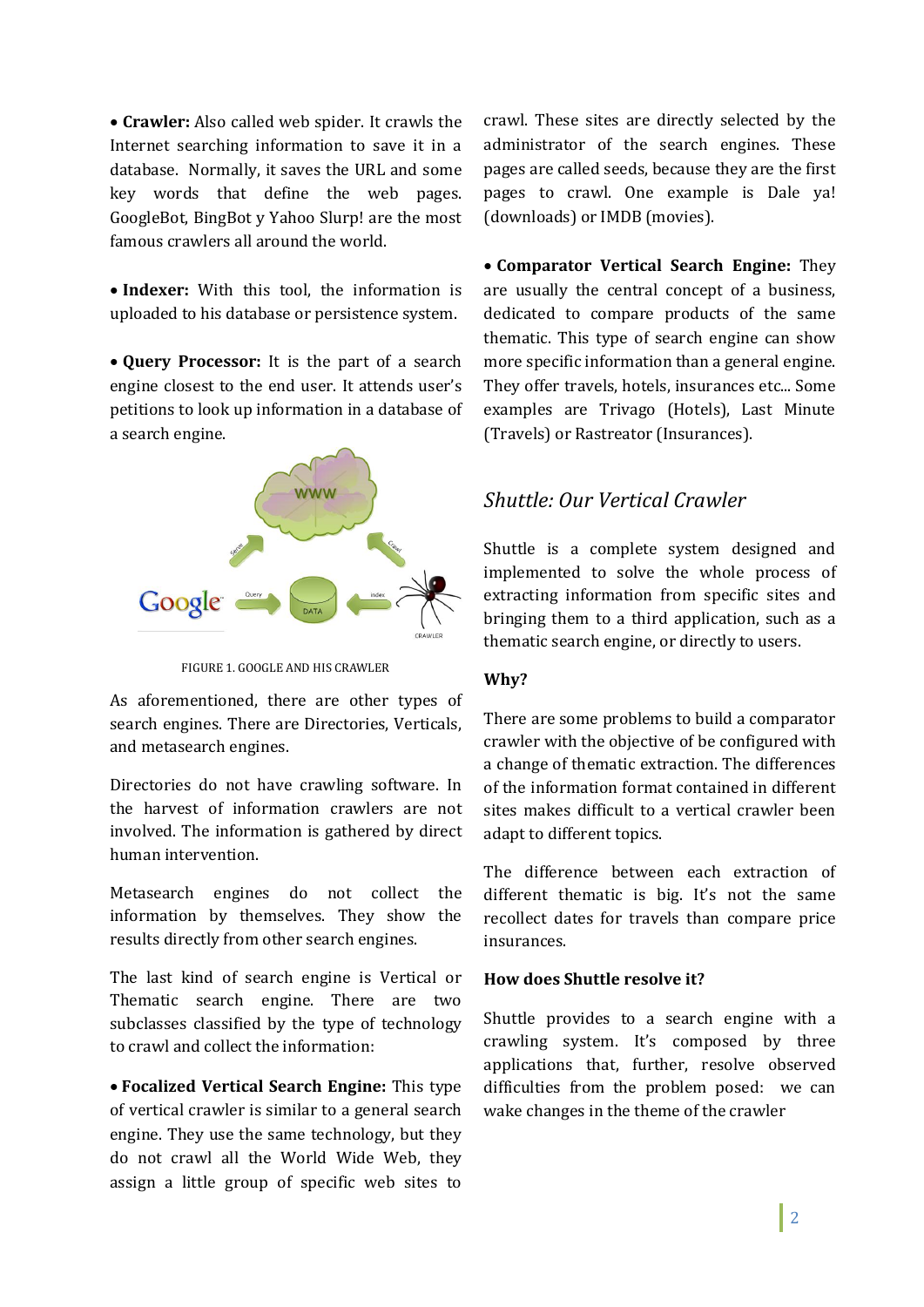

FIGURE 2. SHUTTLE EXTACTION PROCESS

The administrator of third party application can configure Shuttle to extract specific information from Web Sites and use it on his application.

Our system provides results in a Comma Separated Values file -one standard plain text persistence files- and, optionally, it can bring this data to a MySQL Data Base.



FIGURE 3. SHUTTLE ADVANCED EXTRACTION PROCESS

The three applications implicated in the process are:

 **ShuttleAdmin:** This application is coded in Java 7.1 language. It has the responsibility of managing the whole system. It has some features: launchings Bot management, a Bots Designer or a TCP server, to control the connections with the other applications.

 **ShuttleBot:** It's a configurable web application used to extract information from a specific site. This application is designed by a user with a Shuttle tool and is generated and executed by ShuttleAdmin.



FIGURE 4. ONE SHUTTLEBOT WORKING ON SHUTTLE SYSTEM

 **Shuttle MySQL Indexer:** It's the third application of the system. It was conceived to bring the data to a final application, particularly implemented to allow an application to do queries from a search engine or similar system. This application is generated by ShuttleAdmin when you configure the database connection.

# Design

The design of this system was done in three phases:

• **First phase:** It's the core of the project. Here we designed the minimum modules to make a functional vertical crawler. These modules are: Administrator and some implemented bots.

• **Second phas**e: Once we have found the way to provide different behaviors to bots, we add a new module to design the auto generated code bots. These bots are called ShuttleBots.

• **Third phase:** Another extension was made to provide other application for indexing the information to a MySQL Data Base. Finally, we designed and implemented one TCP server to allow for an http-independent communication between the Administrator and ShuttleBots.

## *Frontiers Algorithm*

This algorithm is the responsible of ShuttleBot's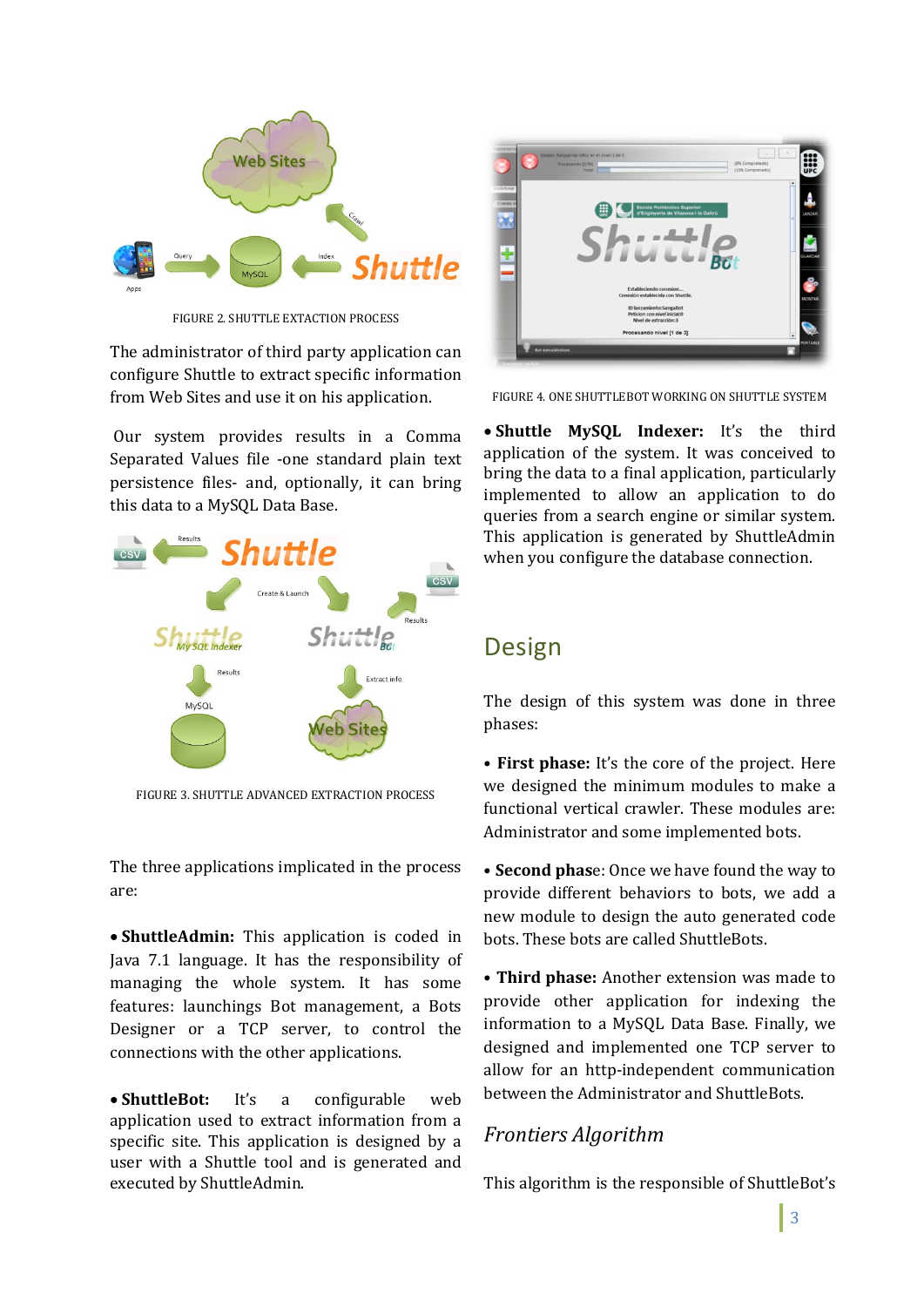web navigation. It builds urls indexes called frontiers. It has filters to reduce the number of pages to visit and the total time of processing.

#### *Workminer Algorithm*

The Workminer algorithm complements the last explained algorithm. This algorithm extracts the information of each page of one frontier of links. It recognizes patterns using regular expressions (REGEX) [7]. This algorithm is configurable for each pattern, the user can choose between 4 ways:

- **Default:** Extract data in the body page.
- **URL:** Extract data in the URL.

 **Mirror:** The user can choose to use the result of a previous pattern to complete a new pattern. **URL Replace:** User can change part of the URLs to extract.

#### *Bot Server and portable Apps*

The Bot Server is an administrator's module to manage an independent http connection to control the scripts generated by Shuttle. This module can support multiple bot connections at the same time using TCP protocol.

The user can distribute the work of our system. The scripts generated by Shuttle can be located in any computer with an open HTTP and TCP connection.



FIGURE 5. TOTAL DISTRIBUTION OF SHUTTLE APPS

# Implementation

This project it's implemented in Java 7.1 and PHP. The first language allows us to work with an objected-oriented programming and multitier architecture, essential to our design. PHP allows us to replicate the code and provides good connection libraries.

ShuttleAdmin is composed 6708 lines of code distributed in twenty-seven Java classes. ShuttleBot and Indexer are codified with 679 lines of PHP code.

#### *Multitier Architecture*

The Java classes are classified in two layers:

 **Business layer:** it's responsible for the logical process of Shuttle. It's divided in two tiers: Services tier and Persistence tier.

 **Presentation layer**: Here are the classes that build the interface. They are the medium used to communicate the user with the main controller of the business layer. This controller starts the usage cases of the system.



FIGURE 6. MINIATURE OF JAVA CLASS DIAGRAM (IN GREEN, THERE IS THE PRESENTATION LAYER; THE REMAINING IS THE BUSINESS LAYER)

### *Interface*

The interface of Shuttle is implemented with the aim to improve the user experience. This type of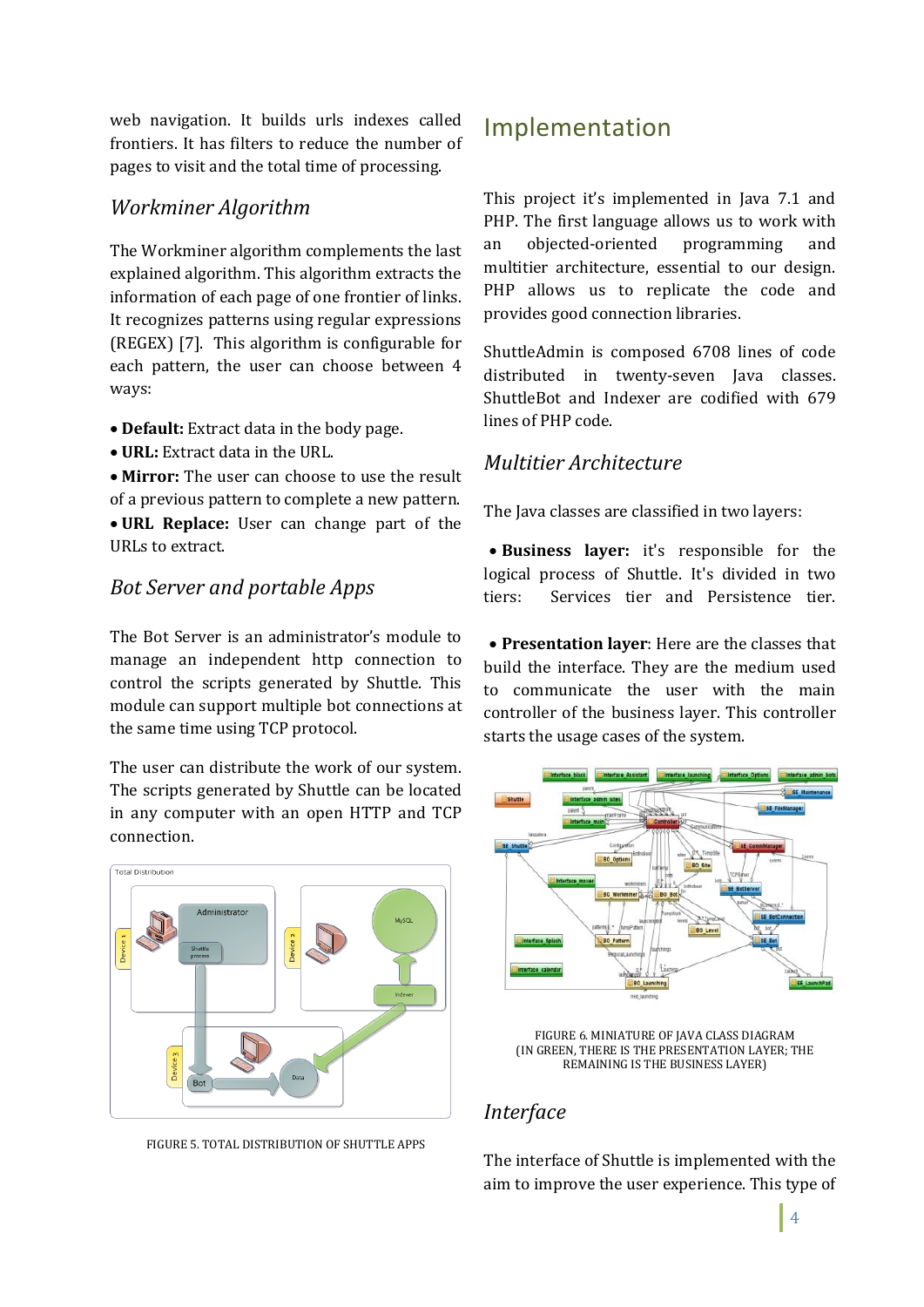software is used by technical people, so we provide wizards, intuitive windows, and a help panel that describes each button, panel or field of Shuttle's interface.



Test

We have made various tests: We captured a TCP packet, checked the timing of the launch of bots and built an experimental vertical search engine to check the integrity of the data and proposed algorithms.



FIGURE 8. EXPERIMENTAL SEARCH ENGINE

In the chart below we reflect one of the results of the experimental testing "Trekking & Adventure" search engine. In this case we have optimized three ShuttleBots (dark) and compared them with other three ShuttleBots without setting their browsing behavior (clear). The difference between the pages visited, and therefore the processing time, is considerable.

With our Frontiers Algorithm well configured we experience better results in terms of time and resources:



# Conclusion

The main goal of this project was to design and implement an application system capable of extracting information from websites. This application system has been named Shuttle, and is part of the family of software classified as crawlers. The crawlers provide information, typically web applications as generalist or thematic search engines, such as Yahoo! or Trivago, respectively.

The project was implemented in five months, starting in summer 2012 and ending in January 2013.

Shuttle is the result of work and research evolved over half a year with the aim to get a thematic crawler. During these five months, the original project has expanded with new features in order to propose a thorough solution such as possible.